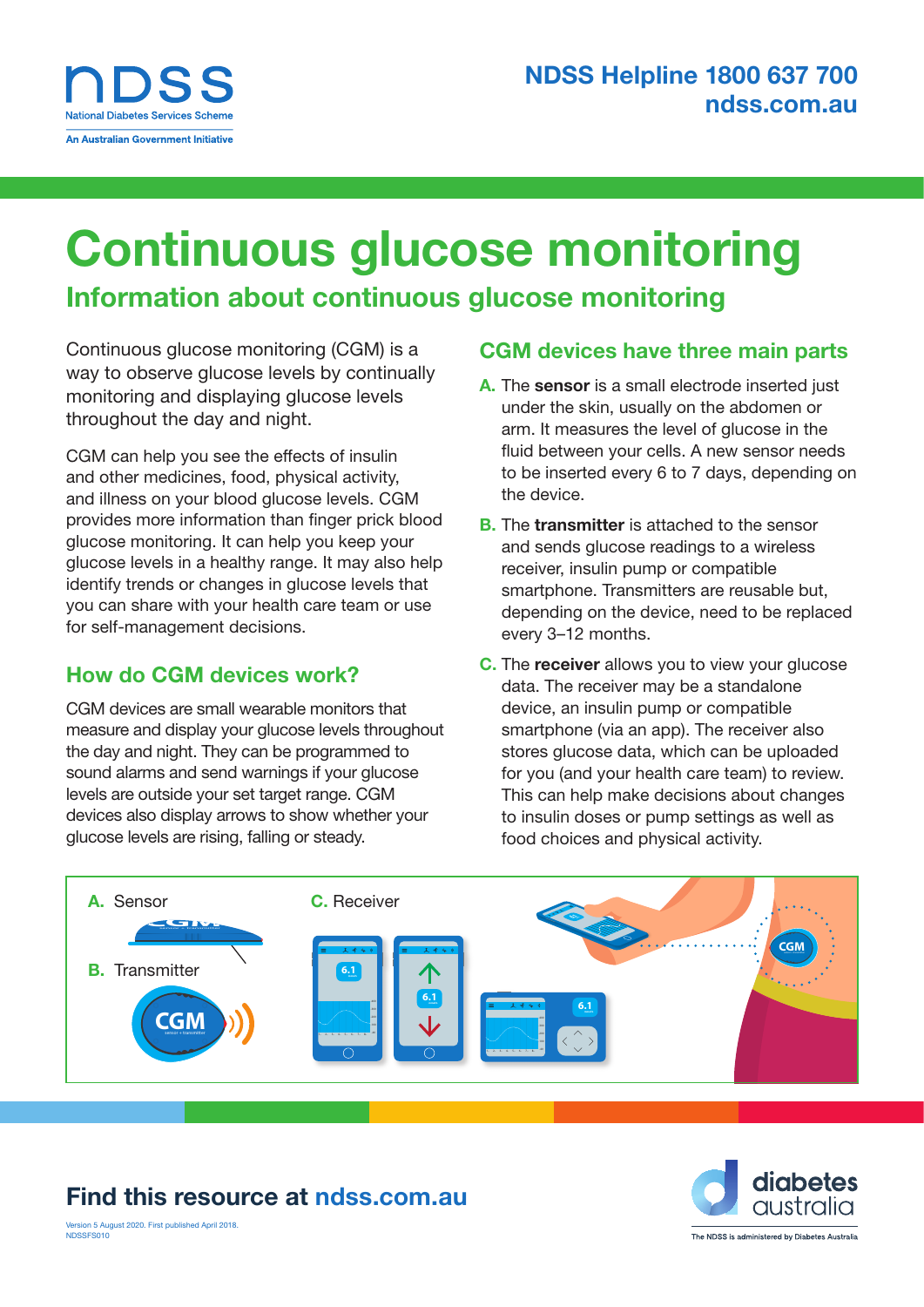#### Why use CGM?

CGM has a number of benefits:

- » **24/7 readings.** CGM allows you to see glucose levels across the day and night, rather than just at a single point in time. CGM graphs on the receiver can show patterns that may help you identify how factors, such as food and physical activity, affect your glucose levels.
- **Trend arrows.** These show if your glucose levels are rising, falling or stable and how quickly they are changing.
- Alarms. You can set the CGM device to sound an alarm if your glucose levels are rising too high or if you are at risk of a hypo (hypoglycaemia, or low glucose levels). This allows you to act before glucose levels rise too high or drop too low. Alarms can be especially useful if you cannot always tell when you are having a hypo.
- » Overnight monitoring. CGM devices measure glucose levels throughout the night without you having to wake to do finger prick blood glucose checks (calibrations may sometimes be needed overnight but advice from a health professional on how to time them can help avoid this).
- » Reduced need for finger prick checks. CGM does not completely replace the need to do finger prick checks, but it does reduce the number needed. People using CGM are advised to speak with their health professionals about when and how often they should do finger prick checks.
- Peace of mind. Being able to see your glucose levels at any time and receiving alerts if your glucose levels go outside your target range can provide reassurance and reduce fear of hypos.
- Data sharing. Some CGM devices let you share glucose readings with others via an app on their smartphone/smart device or notify them of alerts and alarms via SMS messages. This can be particularly useful for parents or carers. Data can also be shared with your diabetes health care team.
- » Insulin pump integration to prevent hypos. Some CGM devices work with a compatible insulin pump and can temporarily stop insulin delivery from the pump if glucose levels drop below your target range (or if the sensor predicts that the glucose level will become too low). This may help prevent hypos or make them easier to correct.

#### Downsides to CGM

While CGM offers many benefits, there are also some downsides that are important to consider.

- » Does not replace blood glucose monitoring. While using CGM can reduce the number of finger prick checks you need, devices still need calibrating at least twice a day by entering a finger prick reading. Finger prick checks are recommended for other situations, such as to confirm a hypo and before giving an insulin correction dose.
- Accuracy. CGM devices measure glucose levels in the interstitial fluid (the fluid between your cells) rather than the blood. Because glucose travels to the blood first and then to the interstitial fluid, CGM readings and blood glucose levels are not expected to be the same. The difference is because of a time delay (between 6-12 minutes) from when glucose moves from the blood (finger prick reading) and into the layer under the skin (CGM reading). You will see the greatest difference between these readings when your glucose levels are changing rapidly.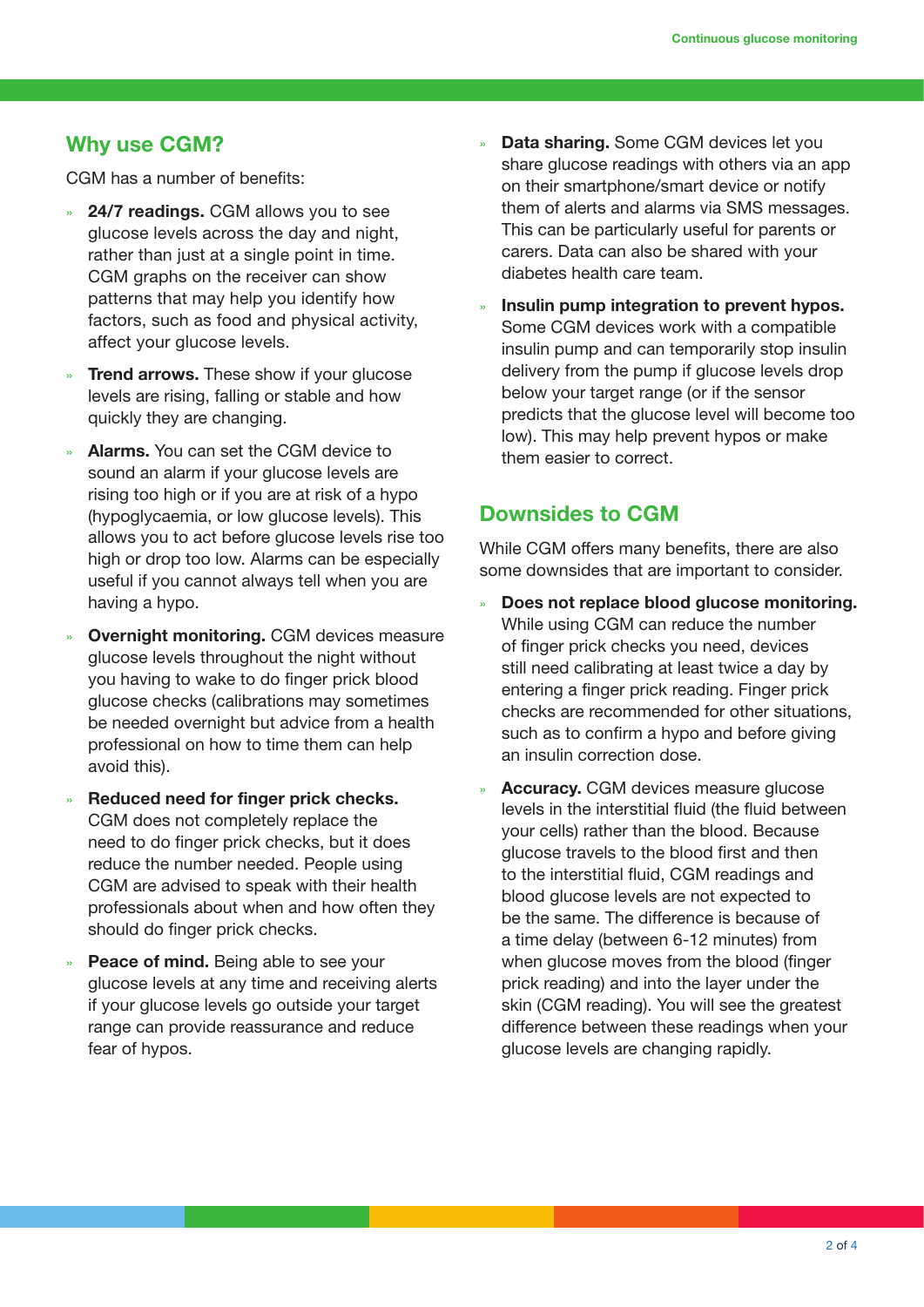- Being attached. Some people do not like wearing the sensor and transmitter, particularly if they already use an insulin pump, as they then have two different devices attached to their body. For some people, particularly children and older people, it can be difficult to find suitable sites to insert the sensor. Your health professional can help you work out the best sites for wearing the sensor.
- Staying attached. It can be difficult for some people to keep the sensor attached, particularly if they spend a lot of time in water and/or sweat a lot during physical activity. The sensor might also get knocked off while playing or during sport.
- **Skin reactions.** Some people may experience allergic reactions, skin rashes, itching, bleeding or bruising in the area where the sensor is inserted.
- Information overload. While the additional information that CGM provides has many benefits, it can also be overwhelming to see what your glucose levels are doing all the time. It can also be overwhelming for carers if you have chosen to share your readings with them.
- **Alarm fatique.** While CGM alarms can be very helpful, if they occur often, some people can find them annoying and disruptive. Your health professional can help you set up your alarms to best suit your needs.
- Data sharing. While it may be beneficial to share your readings from CGM with your family, carer or friends, your privacy and security should be considered before sharing data. This is a personal choice and should not deter people from using CGM.

It is important for you to discuss all the pros and cons of CGM with your diabetes health professional to decide whether CGM may be right for you.

#### Government-subsidised CGM

The Australian Government provides access to fully subsidised CGM products for eligible people with diabetes through the National Diabetes Services Scheme (NDSS). Eligible people are the following groups:

- » Type 1 diabetes; Age Under 21 Years. Children and young people with type 1 diabetes aged under 21 years
- » Type 1 diabetes; Age 21 Years and Older with Valid Concessional Status. People with type 1 diabetes aged 21 years and older who have valid concessional status
- » Type 1 diabetes; Pregnancy/Post-Pregnancy. Women with type 1 diabetes who are actively planning pregnancy, pregnant or immediately post-pregnancy
- » Conditions similar to type 1 diabetes; Age Under 21 Years. Children and young people aged under 21 years with conditions very similar to type 1 diabetes who require insulin

For more information about the eligibility criteria for each of these groups, visit [ndss.com.au/cgm.](http://www.ndss.com.au/cgm)

#### Cost: CGM is considerably more expensive than finger prick blood glucose monitoring.

If you are not eligible for fully subsidised CGM products through the NDSS, the cost of CGM is around \$4,000–\$5,000 per year. CGM will usually not be covered by private health insurance.